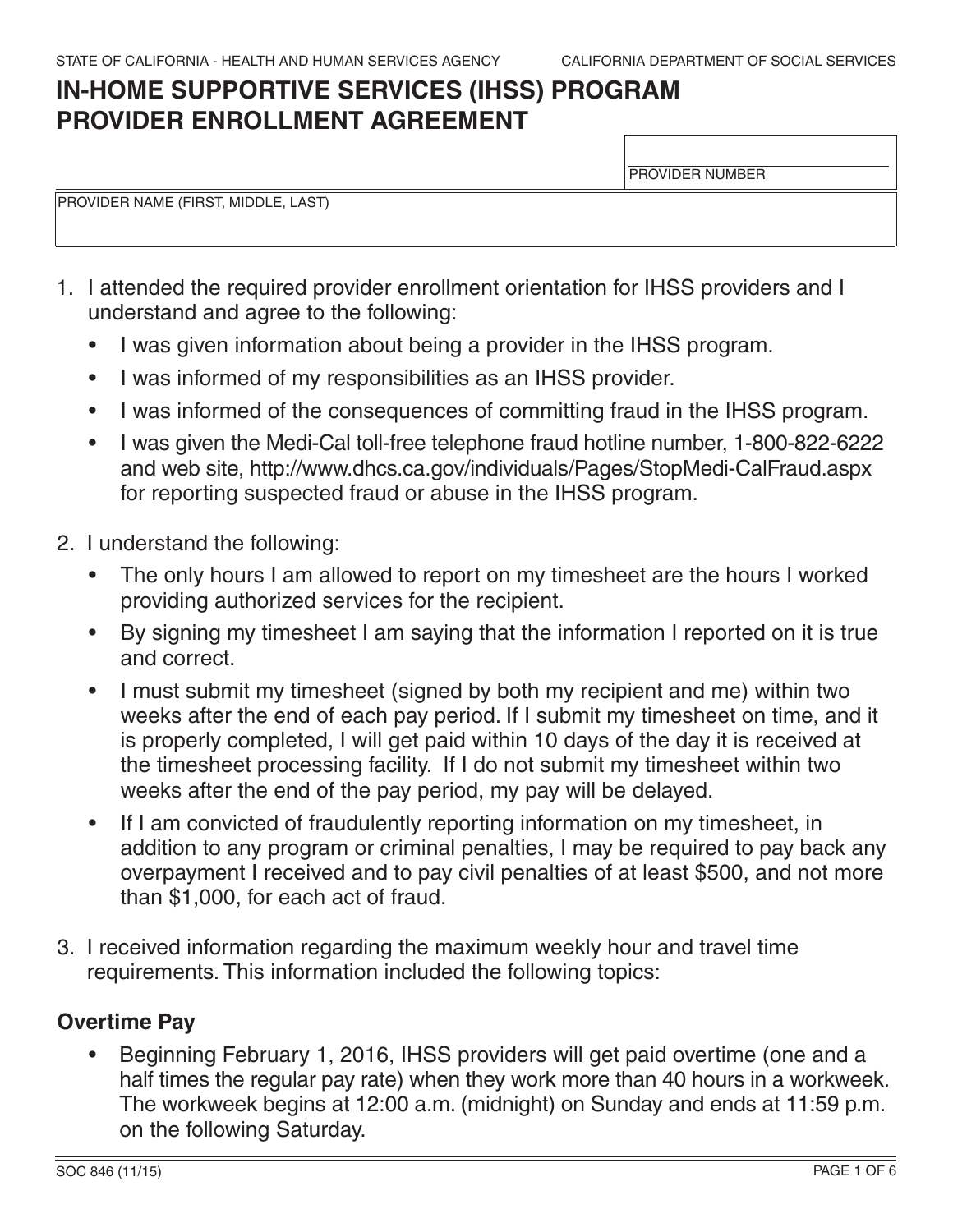# **What Does My Recipient's "Authorized Weekly Hours" Mean?**

My recipient's authorized weekly hours mean his/her monthly authorized hours divided by four. For example, if my recipient is authorized to receive 125 hours of service monthly, my recipient's authorized weekly hours are  $125 \div 4 = 31$  hours, 15 minutes.

# **Maximum Weekly Hours**

The maximum weekly hours amount is a guideline that tells me the highest number of hours I can work in a workweek so my recipient can budget his/her service hours in the month to ensure all his/her monthly service hours are received.

• If I work for just one recipient, the maximum hours that I may work in a workweek is my recipient's monthly authorized hours divided by 4. However, since most months are slightly longer than 4 weeks, I will work with my recipient to spread his/her hours throughout the month to make sure he/she has enough hours of service at the end of the month.

*For example:* There are 31 days in the month of December. If I work for just one recipient, and she receives 100 monthly authorized hours, my maximum weekly hours are 25 hours (100 monthly authorized hours divided by 4). However, since December is actually 4½ weeks, my recipient would need to decide how many hours to take away from each of the first four weeks in order to have enough hours left for the last few days at the end of the month. My recipient could, for example, set up a schedule for me to work 22 hours in each of the first four weeks of December, which would leave her with 12 authorized service hours left over for the final few days of the month (22  $X$  4 = 88 hours;  $88$  hours  $+$  12 hours  $=$  100 hours).

- If I work for just one recipient and he or she has other providers, my recipient must make a work schedule for me and the other providers to determine how many hours each of us will work. My recipient may divide his/her total authorized hours among his/her providers as he/she sees fit.
- If I work for more than one recipient, the maximum number of hours that I may claim in a workweek for all of the time I work for all my recipients combined is 66 hours. **Each of my recipients must make a work schedule for me to determine how many hours I will be working for each of them so I can make sure that I do not work more than 66 hours per workweek.**

# **Changing the Number of Hours I Work Each Week: What My Recipients Can and Cannot Do**

*Switching hours*

If my recipient has one or more other providers, I may "switch" some of my hours with another provider in a particular workweek in order to ensure that the recipient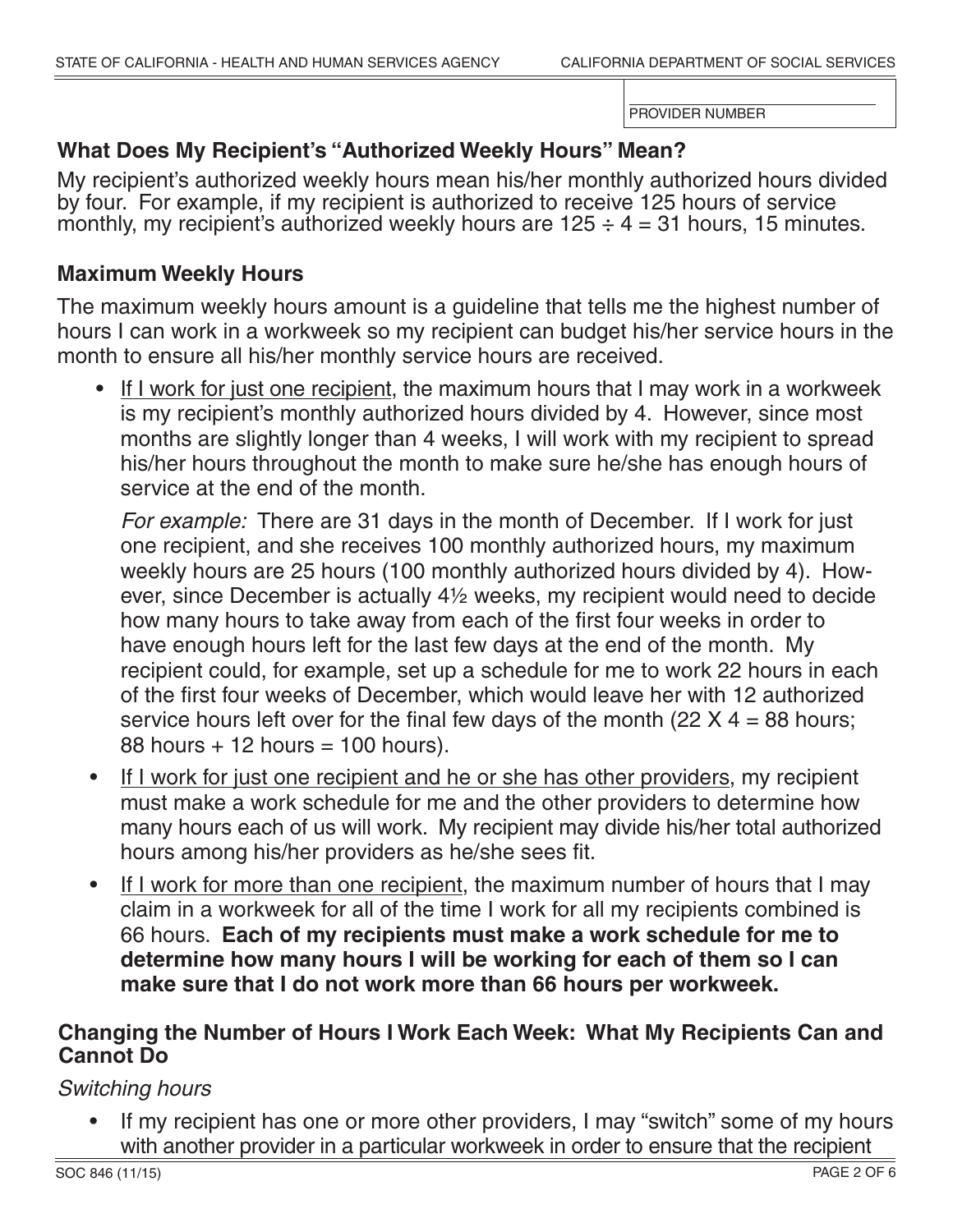receives all the hours to which he or she is entitled for the week. This means that another one of the recipient's providers may work any of my hours while I work any of his/her hours for the particular week. As long as no provider works more than my recipient's weekly authorized hours, this will not cause a violation even if the other provider usually works overtime and I usually don't (so for this one week, I will have overtime).

*If I am asked to work more than my maximum weekly hours:*

- If I work for more than one recipient, my recipients cannot ask me to work more than my 66 maximum weekly hours. If a recipient wants me to work more hours and doing so would put me over 66 hours, he/she will have to get another IHSS provider to work those additional hours.
- If I work for only one recipient, my recipient can ask me to work more than my maximum weekly hours. In that case, I would have to make sure to balance out these additional hours by working fewer hours in another week of the month in order to avoid exceeding my recipient's monthly authorized hours.

#### *If I am asked to work more than my recipient's authorized weekly hours:*

- A recipient can authorize me to work more than his/her weekly authorized hours without asking the county for approval as long as the authorization does not cause me to work:
	- o More than 40 hours for him/her in a workweek when he/she is authorized 40 hours or less in a workweek; or
	- o More overtime hours in the month than I normally would, based on the total overtime I work for all of my recipients.
- If my recipient gets county approval, he/she can authorize me to work more than his/her weekly authorized hours even if it does not meet the above criteria. My recipient may ask for county approval either before or after I work the extra hours.

# **Limit on Travel Time**

- Also beginning February 1, 2016, the maximum amount of time I will be allowed to travel during a workweek is seven hours. Travel time means the time I spend on the same workday traveling directly from one location where I provide authorized services for a recipient to another location where I provide authorized services for a different recipient.
- Travel time will not be counted as part of the maximum weekly hours I can work in a workweek.
- Travel time that occurs after I have worked more than 40 hours in a workweek will be paid at the overtime rate of time and a half.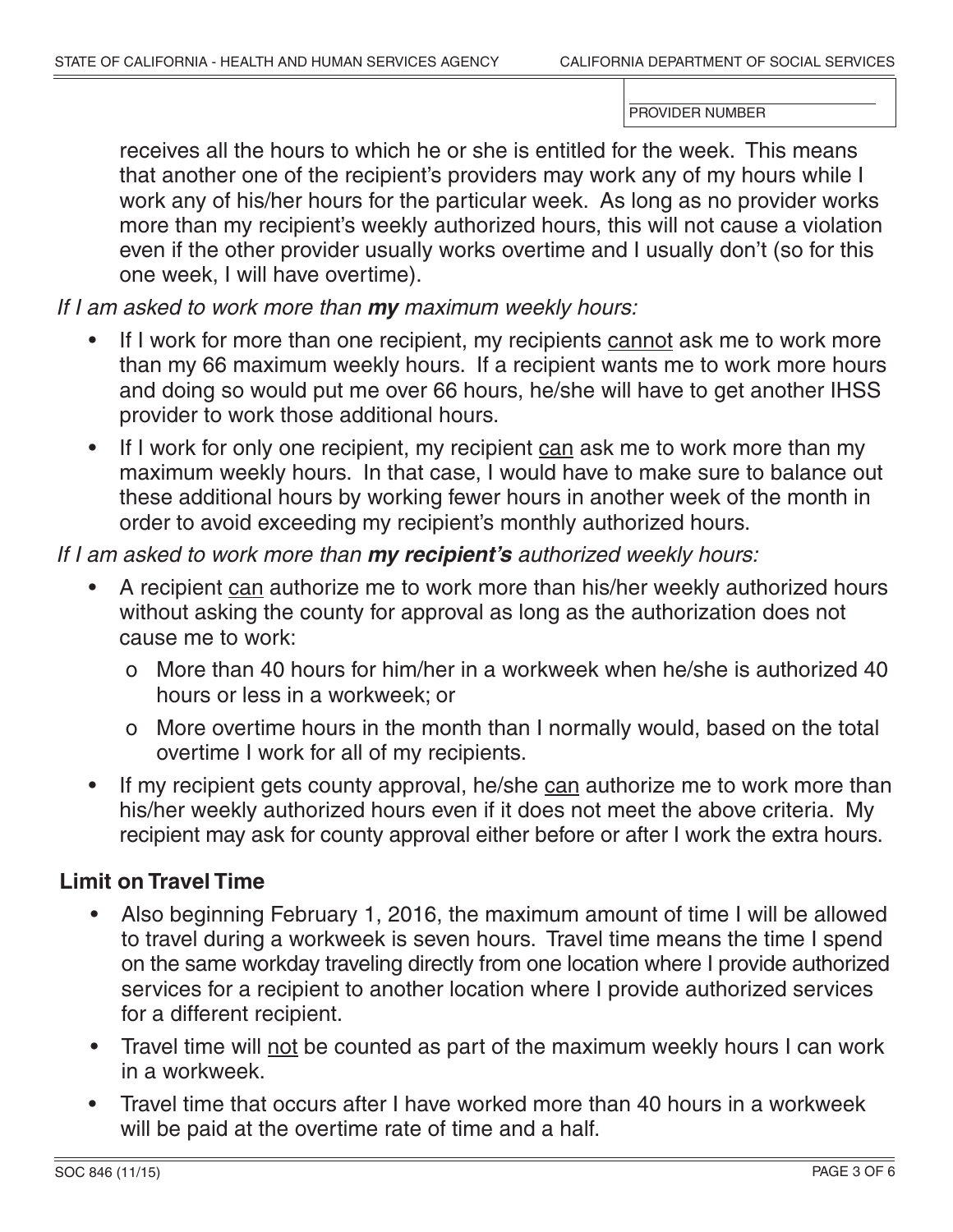# **Violations for Going Over Workweek & Travel Time Limits**

- Beginning May 1, 2016, if I submit a timesheet reporting hours that go over the maximum weekly hours or travel time limits, I will get a violation.
- Each time I do any of the following, I will get a violation:
	- I work more than 40 hours in a workweek for a recipient without the recipient getting approval from the county (when the recipient is authorized to receive 40 hours or less per workweek); or
	- I work more hours than my recipient is authorized to receive in a workweek without getting approval by the county, and this causes me to work more overtime hours in the month than I normally would; or
	- I work for multiple recipients and I work more than 66 hours in a workweek; or
	- I claim more than seven hours travel time in a workweek.
- If I get more than one violation during a particular month, it will only count as one violation.

• My recipient(s) and I will get a notice of the violation with appeal rights information. • My recipient(s) and I will get a notice of the second violation with appeal rights information, and I will have the choice of completing a one-time training about the workweek and travel time limits. If I choose to complete this training, I will avoid getting a second violation. However, if I choose not to complete the training within 14 calendar days of the date of my notice, I will get a second violation. • My recipient(s) and I will get a notice of the third violation with appeal rights information. I will be suspended as a provider with the IHSS program for three months. • My recipient(s) and I will get a notice of the fourth violation with appeal rights information. I will be terminated as a provider with the IHSS program for one year. First Violation Second Violation Third Violation Fourth Violation

For each violation I receive, there will be a consequence: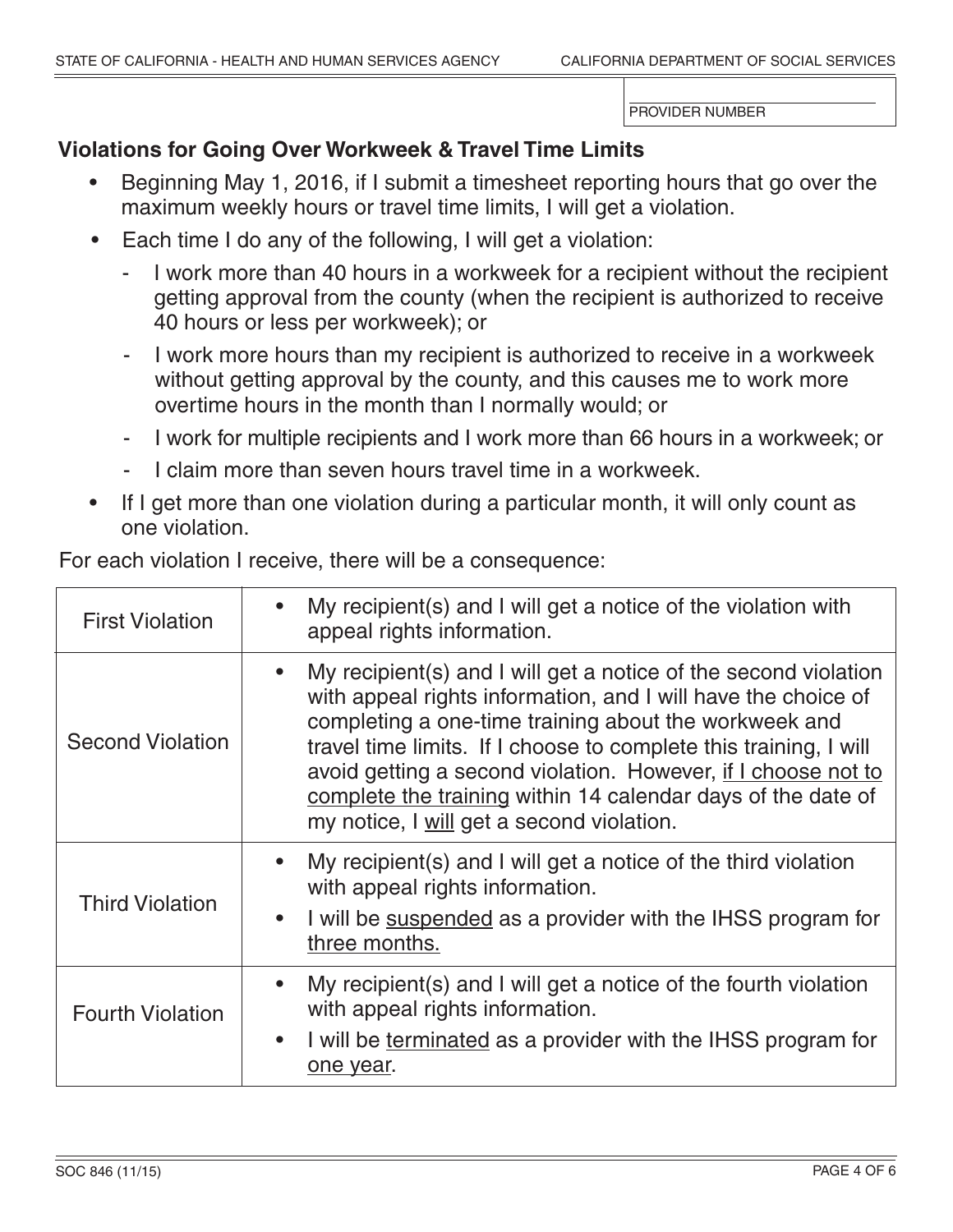- Once I have received a violation, the violation will remain on my record. However, after one year, if I do not receive another violation, the number of violations I have received will be reduced by one. As long as I do not receive any additional violations, each year after the last violation, my number of violations will be reduced by one.
- If I receive a fourth violation and I am terminated as a provider for one year, when the year is up and I apply again to be an IHSS provider, my violations count will be reset to zero.
- If I am terminated as an IHSS provider because I get multiple violations, I can reapply to be an IHSS provider when the one year termination ends and I will have to complete all of the provider enrollment requirements again, including the criminal background check, the provider orientation, and completing all required forms before I can be reinstated.
- 4. I understand that I am required to complete the Employment and Eligibility Verification form (Form I-9), which is kept on file by the recipient. That form states that I have the legal right to work in the United States.
- 5. I understand that I have the option to submit an Employee's Withholding Allowance Certification (Form W-4) to request federal income tax withholding and/or California Employee's Withholding Allowance Certification (Form DE 4) to request state income tax withholding from my wages. I understand that if I do not submit Form W-4 and/or DE 4, federal and state income taxes will not be withheld from my wages.
- 6. I understand that authorized IHSS services cannot be performed when the recipient is away from his/her home unless my recipient gets approval for such services from his/her social worker.
- 7. I understand that, in the future, I will receive the IHSS Program Notification Of Recipient Authorized Hours and Services and Maximum Weekly Hours (SOC 2271), that names my recipient(s) and the services I am authorized to perform for each recipient to whom I provide services.
- 8. I will cooperate with state or county staff to provide requested information related to the evaluation of a recipient's IHSS case.